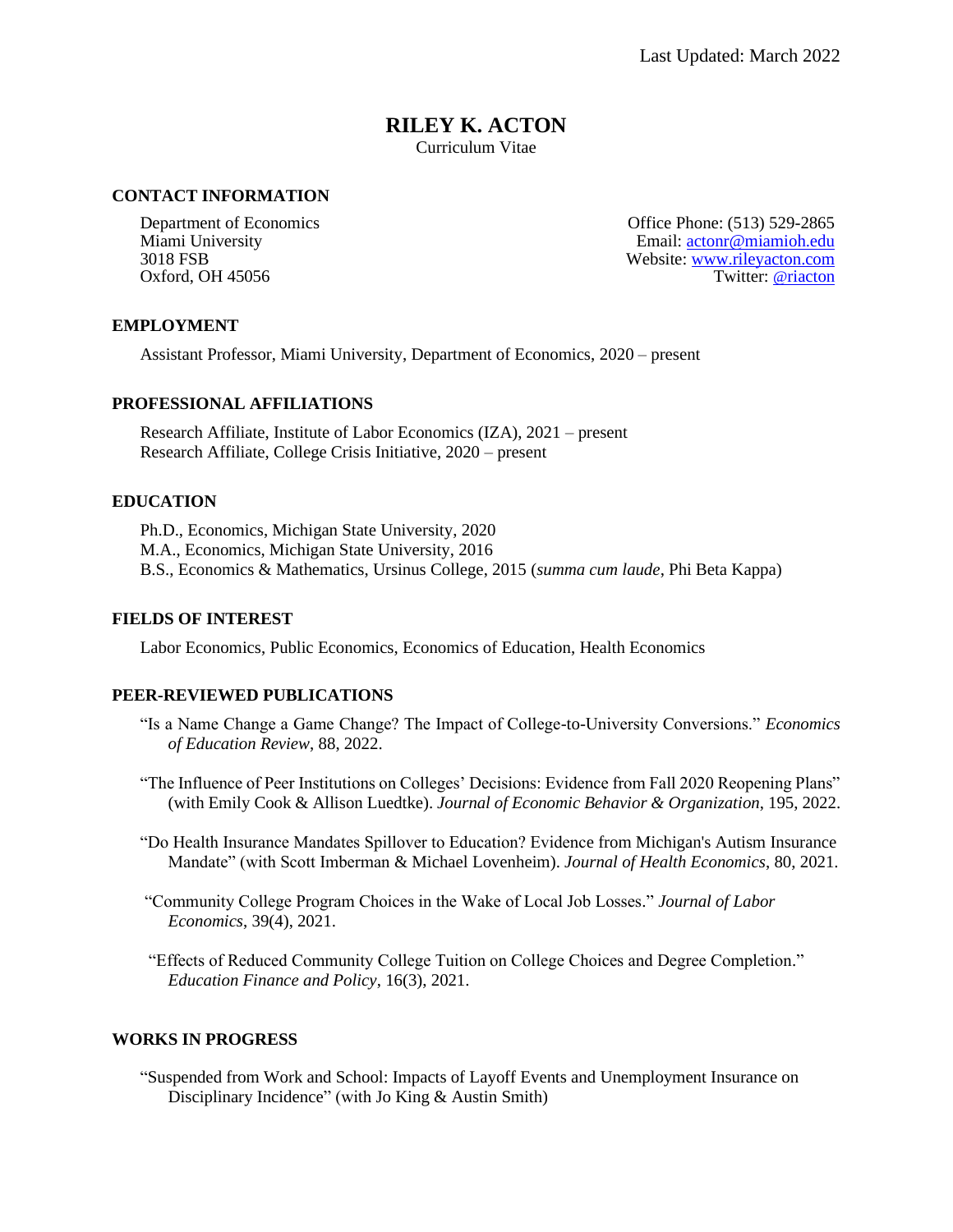- "The Effect of Vaccine Mandates on Disease Spread and Economic Outcomes: Evidence from College COVID-19 Mandates" (with Emily Cook, Wenjia Cao, Scott Imberman, and Michael Lovenheim)
- "Returns to School Spending in Rural America: Evidence from Wisconsin's Sparsity Aid Program" (with Cody Orr & Salem Rogers)

"A More Promising Future? College Access and Adolescent Mental Health" (with Katlyn Hettinger)

# **INVITED & CONFERENCE PRESENTATIONS**

2022: APPAM Fall Research Conference (scheduled), University of Central Oklahoma (scheduled), Ohio State University (scheduled), NYU Wagner (scheduled)

2021: University of Memphis, University of North Texas, AEFP Annual Conference, SOLE Annual Meetings, University of Exeter, Liberal Arts College Labor & Public Conference, WEAI Annual Conference, Kansas State University, Davidson College

2020: University of Notre Dame, Miami University, Wake Forest University, Dickinson College, Consumer Financial Protection Bureau, The Brookings Institution

2019: AEFP Annual Conference, University of Michigan H2D2 Day (poster session), University of Toledo, SOLE Annual Meetings, UM-MSU-UWO Labor Day, APPAM International Conference, APPAM Fall Research Conference, American University School of Public Affairs, University of Michigan CIERS Seminar, University of Texas at Dallas

2018: AEFP Annual Conference, University of Michigan CIERS Seminar, APPAM Fall Research **Conference** 

#### **SPONSORED RESEARCH**

Bill and Melinda Gates Foundation, \$78,983, August 2021 – August 2022. "Impact of Sparsity Funding in State Formulas" (PI).

# **AWARDS & HONORS**

| Honorable Mention, Jean Flannigan Outstanding Dissertation Award, AEFP | 2021      |
|------------------------------------------------------------------------|-----------|
| University Distinguished Fellowship, MSU                               | 2015-2020 |
| Department of Economics Excellence-in-Teaching Award, MSU              | 2018      |
| Red Cedar Award (best third year paper), MSU                           | 2018      |
| Compton-Rose Prize (top graduating economics major), Ursinus College   | 2015      |

# **TEACHING & ADVISING**

Courses taught at Miami University: ECO 415/515, Topics in Microeconomics (S21, S22) ECO 315, Intermediate Microeconomic Theory (F20, S21, F21)

Courses taught at Michigan State University: EC 480, Analysis of Labor Markets (S19) EC 202, Introduction to Macroeconomics (SU17)